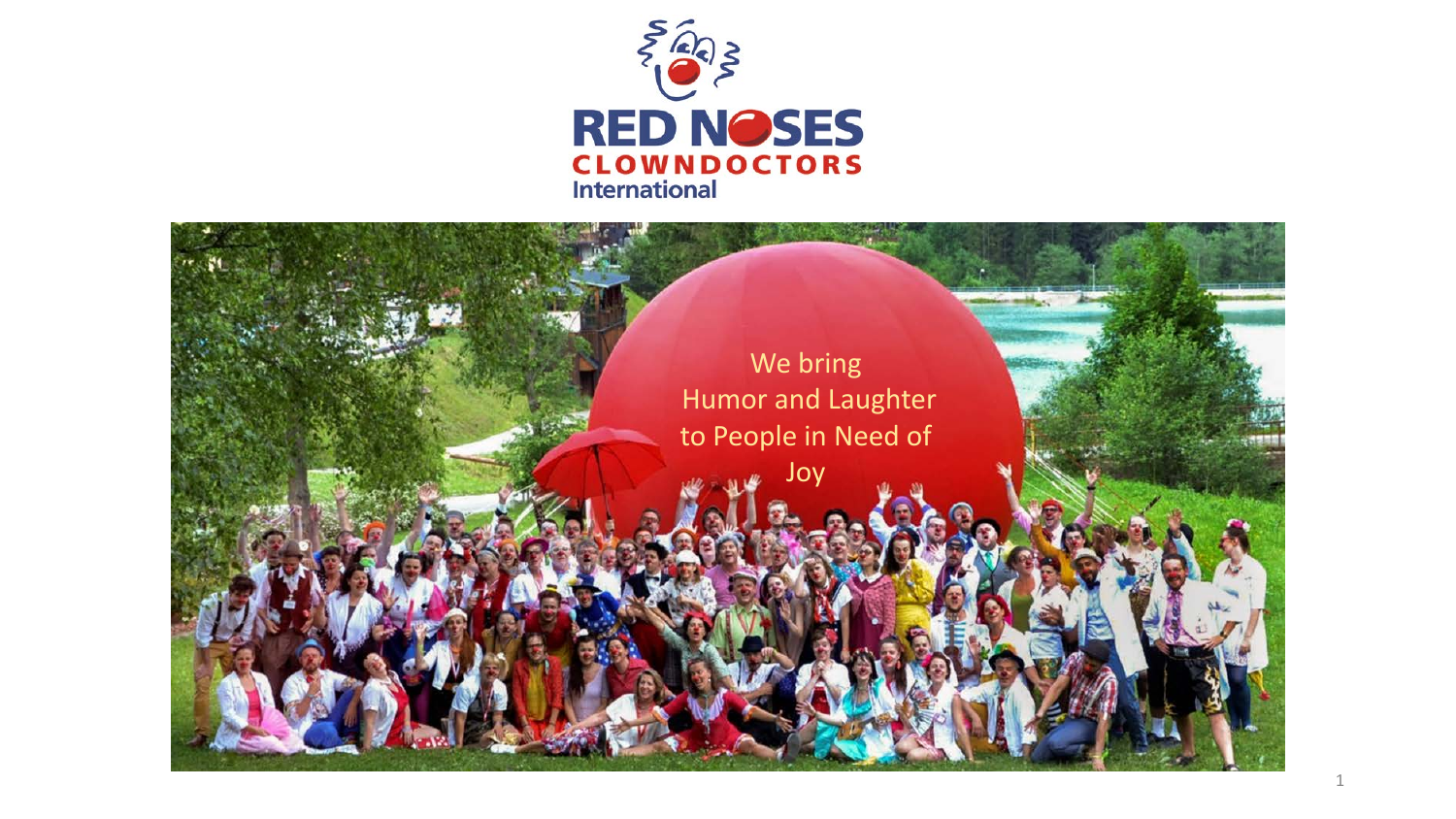

- **❖ 12 Countries**
- **V**International Emergency **Missions**
- **❖ 480 Clowns**
- $\dots$ **580 Medical Institutions**
- **<sup>❖</sup>Programs for** 
	- Children
	- ❖ Senior patients
	- ❖ Rehabilitation patients
	- Children with special needs
	- Children with Autism Disorder
	- ❖ People with Dementia
	- Vulnerable people in crisis and emergency situations

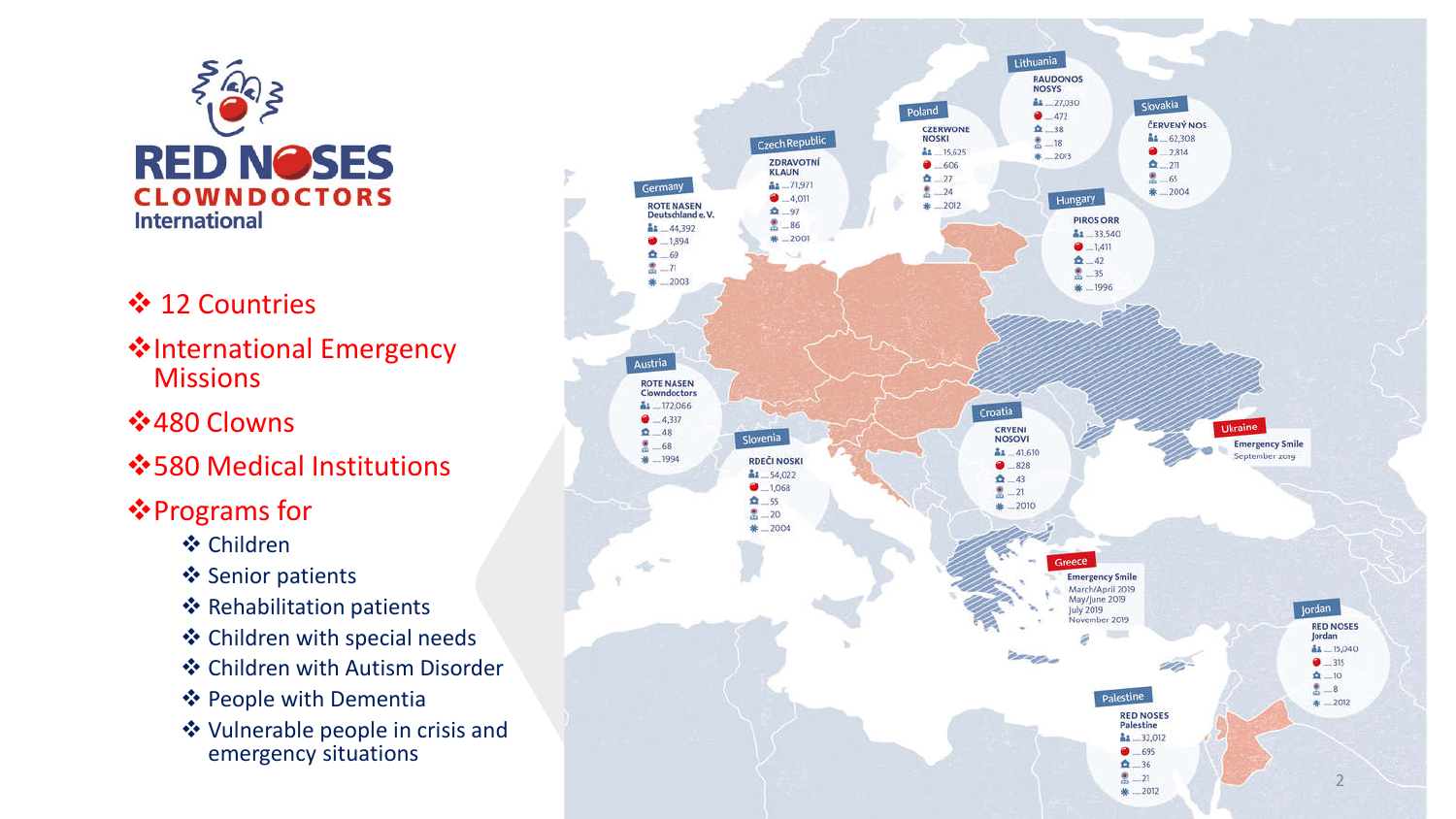

# **RED NOSES Clown programmes**





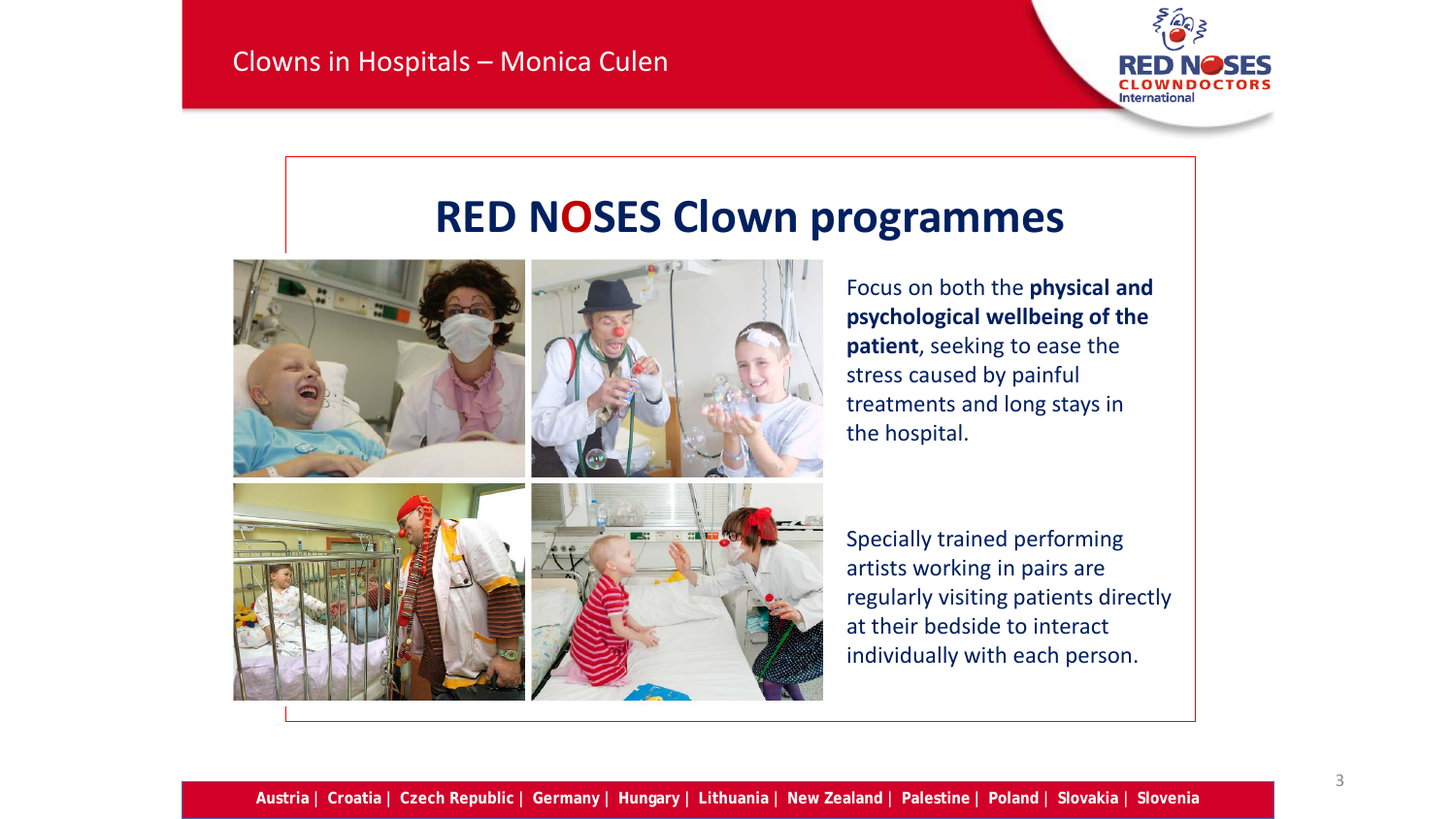#### Clowns in Hospitals – Monica Culen



# **The Clown Visit**



#### **Psychosocial support**

**RED NOSES Clowndoctors** use several mechanisms of humour to promote the wellbeing of their patients.

**Humour** helps shifting the focus away from unpleasant procedures and preparation for surgery!

**Humour** helps empowering the patient when she/he is showing signs of fear.

**Humour** fosters the relationships between patient and caregiver.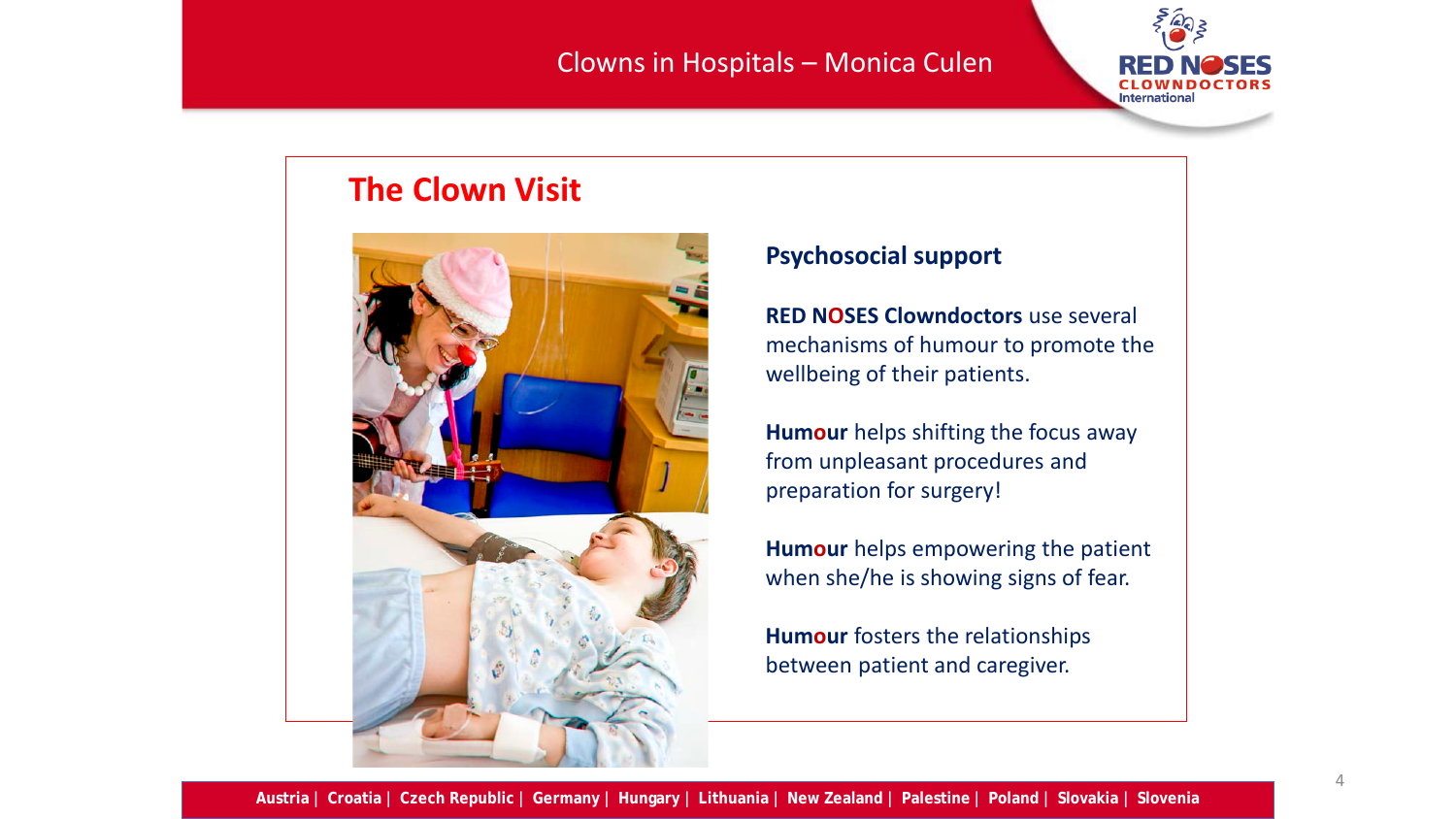#### Clowns in Hospitals – Monica Culen



# **More Effects of Humour in Healthcare**



#### **Psychosocial support (cont.)**

Integration and participation of people with disabilities and longterm hospitalized patients.

#### Reduces isolation.

Increases self-esteem and selfconfidence.

Facilitates the transmission of important health-related content through interactive play and nonformal education components.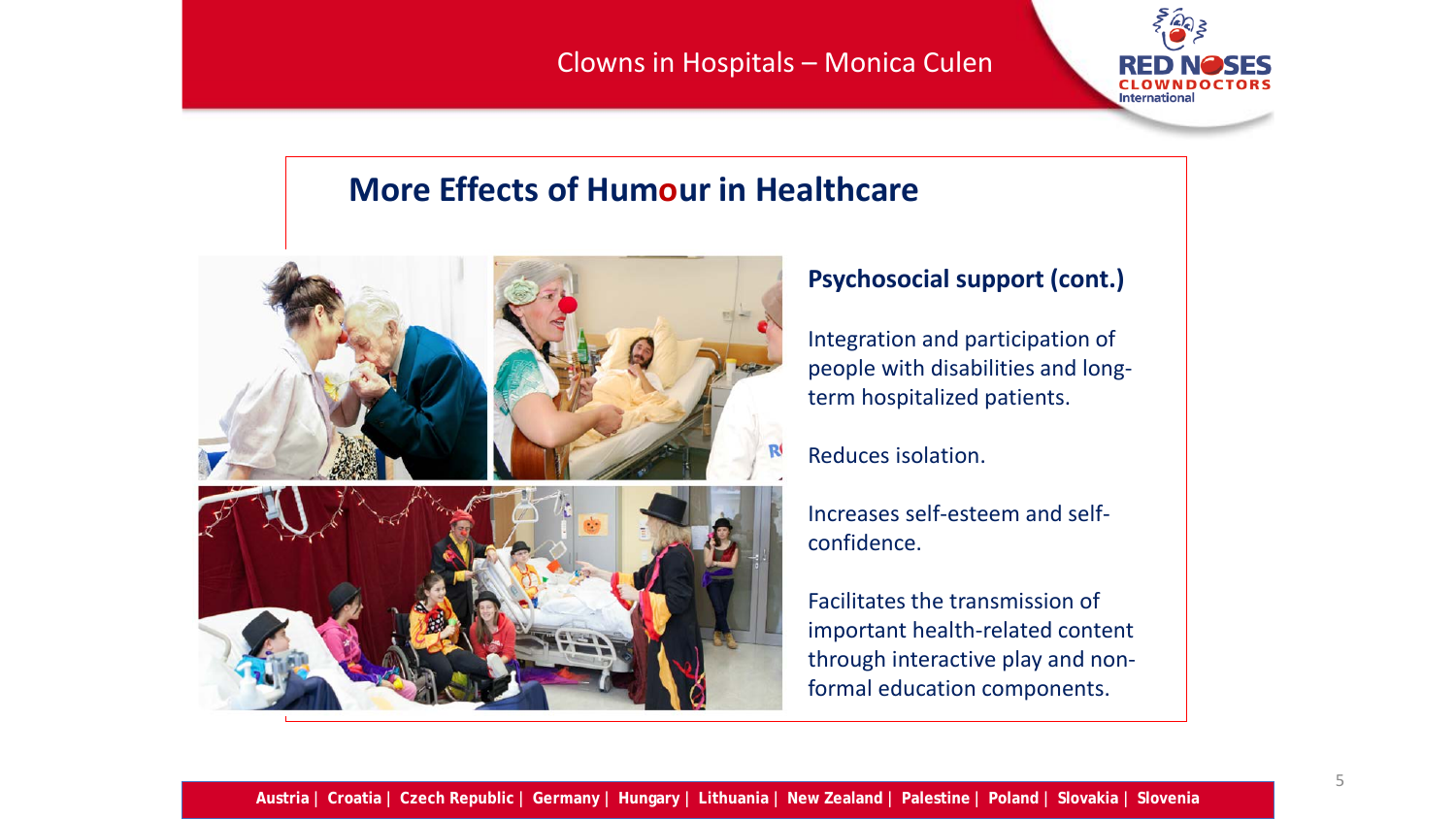How should I wash my hands ?

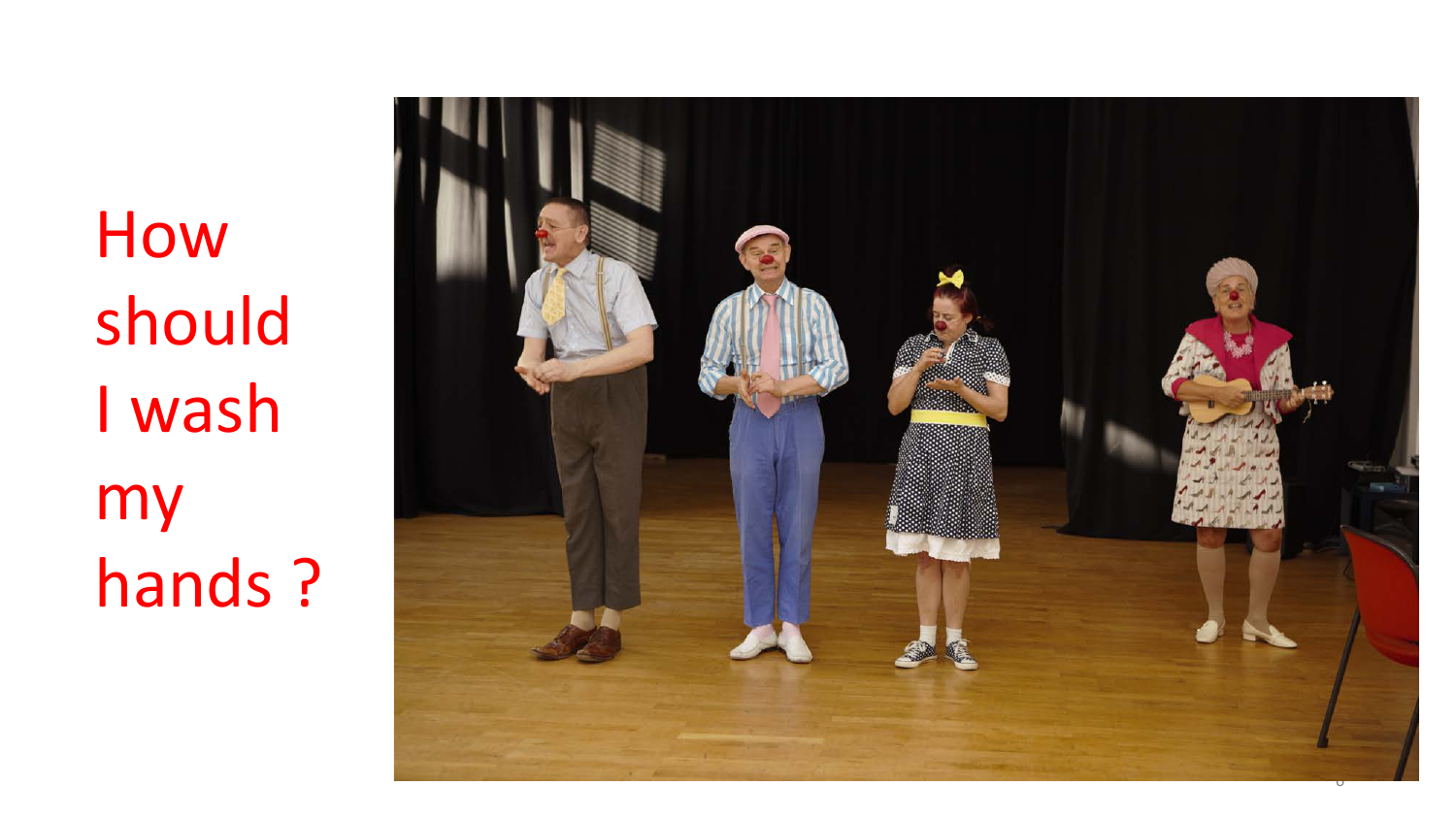

# In Laughter there is Hope